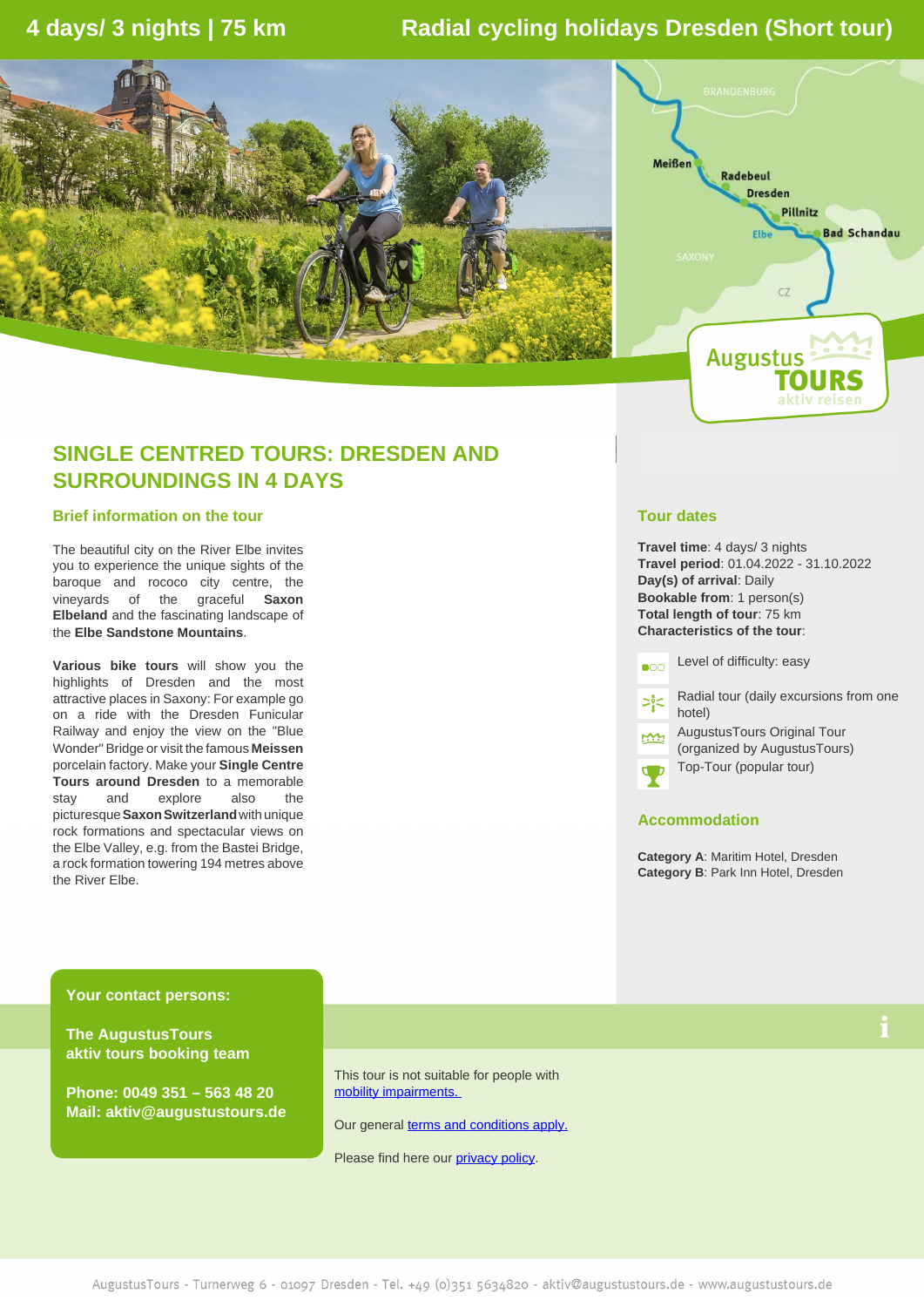# **Itinerary and services of the tour**



# **Detailed tour description Services included Services** included

#### **Day 1: Individual arrival in Dresden**

You arrive in the Florence of the Elbe, Dresden, which is beautifully located along the Elbe valley. Whether the famous Zwinger, the Semper Opera or the Court Church – a tour of the former royal residence by bicycle will take you past many sites.

#### **Day 2: Excursion to Meissen (approx. 30 km)**

On this excursion today you will see the vineyards around Radebeul. From far away you can already see the landmark of you day's destination Meissen: the impressive castle hill with the cathedral and the Albrechtsburg castle. A visit to the worldfamous Meissen porcelain factory is also a must. In the afternoon you should enjoy a good wine as you are in the heart of one of the smallest yet most distinguished winegrowing regions of Germany. You get back to Dresden by local train.

#### **Day 3: Excursion to the Saxon Switzerland (approx. 45 km)**

We recommend to go by local train to Bad Schandau in the morning. Start your first bicycle tour along the Elbe river and enjoy 45 fascinating kilometres. The Elbe cycle path takes you past the fortress Königstein and the rock formation Bastei. Soon you will also pass the famous Pillnitz Castle. You will not regret taking a break here. Stroll among the famous Pillnitz Gardens before you continue your tour along the Elbe cycle path. Finally you will get back to Dresden.

#### **Day 4: Individual departure**

After these eventful and unforgettable bike tours around Dresden you will now set out on your way home. You can of course always extend your journey with extra nights in Dresden or other towns. We will be pleased to arrange additional accommodation for you.

This cycle trip is not recommendable for travellers with [mobility impairments](https://www.augustustours.de/en/faq-activity-holidays.html#what-does-the-information-on-mobility-restrictions-for-our-active-holidays-mean).

- Welcome surprise on the day of arrival
- 3 x overnight stay in the 4 stars Hotel Maritim or 3 stars hotel Park Inn by Radisson
- 3 x continental breakfast
- City tour Dresden by bus
- Admission to and audio quide tour at the Meissen porcelain factory
- Train tickets according to the tour programme (incl. bicycle transport)
- GPS data on request • 1 package of detailed travel information and maps per room
- 24-hours-service-hotline during your single centre tours

### **Bookable value-added services for this single centred bike tour to Dresden**

Please feel free to add the following value-added services to the basic travel package to personalize your cycling holidays to Dresden:

- **Additional nights** at Dresden
- **Rental bikes or electric bicycles** for the duration of the tour (more about [our rental bike service\)](https://www.augustustours.de/en/cycle-holidays/information/rental-bikes.html)
- **FlexPLUS**: rebook or cancel up to 28 days before arrival without giving reasons (more about our **FlexPLUS**)

Prices of these value-added services are detailed under the tab "Quotes" of this tour information.

### **Further advice on your active holidays to Dresden**

Please note that in Dresden a tourist tax may be required to be paid. Unless otherwise indicated, the taxes are not included in our prices and have to be paid directly to the hotel.

This cycle trip is not recommendable for travellers with [mobility impairments](https://www.augustustours.de/en/faq-activity-holidays.html#what-does-the-information-on-mobility-restrictions-for-our-active-holidays-mean).